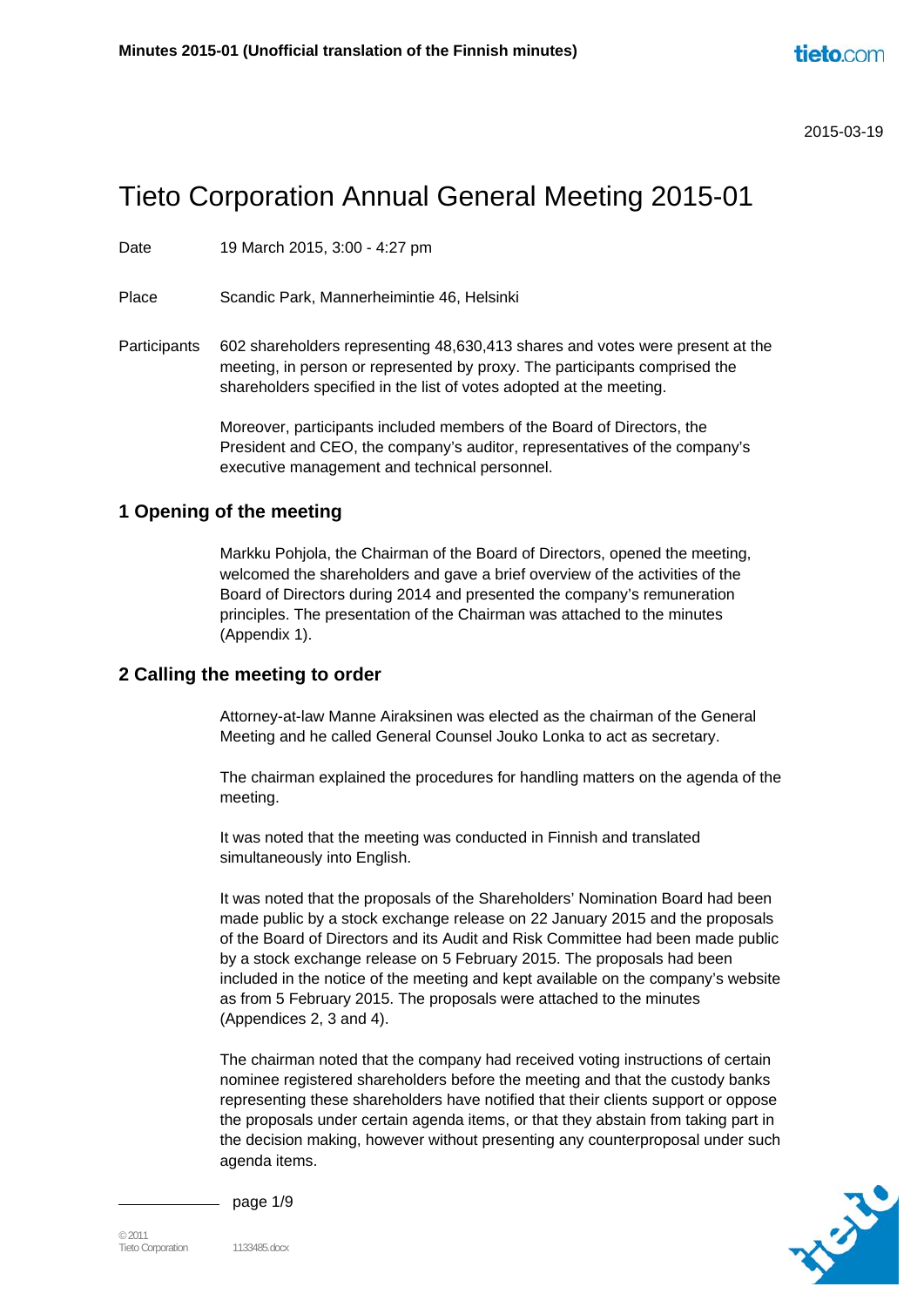The chairman noted that unless there will be a voting, opposing and abstaining votes will be recorded in the minutes. Further, the chairman noted that the opposing votes included in the summary lists shall be recorded to the minutes only to the extent they support a counterproposal eligible for voting.

The summary list of the voting instructions of the shareholders represented by the custody banks was attached to the minutes (Appendix 5).

## **3 Election of persons to scrutinize the minutes and to supervise the counting of votes**

Carita Finni and Ritva Karling were elected to scrutinize the minutes of the meeting and to supervise the counting of votes, if needed.

#### **4 Recording the legality of the meeting**

It was noted that the notice of the meeting had been made public in its entirety by a stock exchange release on 5 February 2015 and published on the same date on the company's website www.tieto.com/agm. It was also noted that newspaper advertisements regarding the notice had been published in Helsingin Sanomat and Dagens Nyheter on 9 February 2015.

It was noted that the General Meeting had been legally convened in accordance with the provisions of Articles of Association and the Companies Act and therefore constituted a quorum.

Extracts of the notice of the meeting and advertisements published in the aforementioned newspapers were attached to the minutes (Appendices 6, 7 and 8).

## **5 Recording the attendance at the meeting and adoption of the list of votes**

A list of attendees as of the beginning of the meeting and a list of votes represented at the meeting were presented, according to which 602 shareholders were present either in person, by legal representative or by proxy. It was noted that 48,630,413 shares and votes were represented at the beginning of the meeting.

The list of attendees at the beginning of the meeting and the list of votes were attached to the minutes (Appendix 9). It was noted that the list of votes will be adjusted to correspond to the attendance at the beginning of a possible vote.

It was recorded that according to the Articles of Association, no shareholder is allowed to vote with more than one fifth (1/5) of the votes represented at the meeting, i.e. with more than 9,726,082 votes.



page 2/9

 $°$  2011 Tieto Corporation 1133485.docx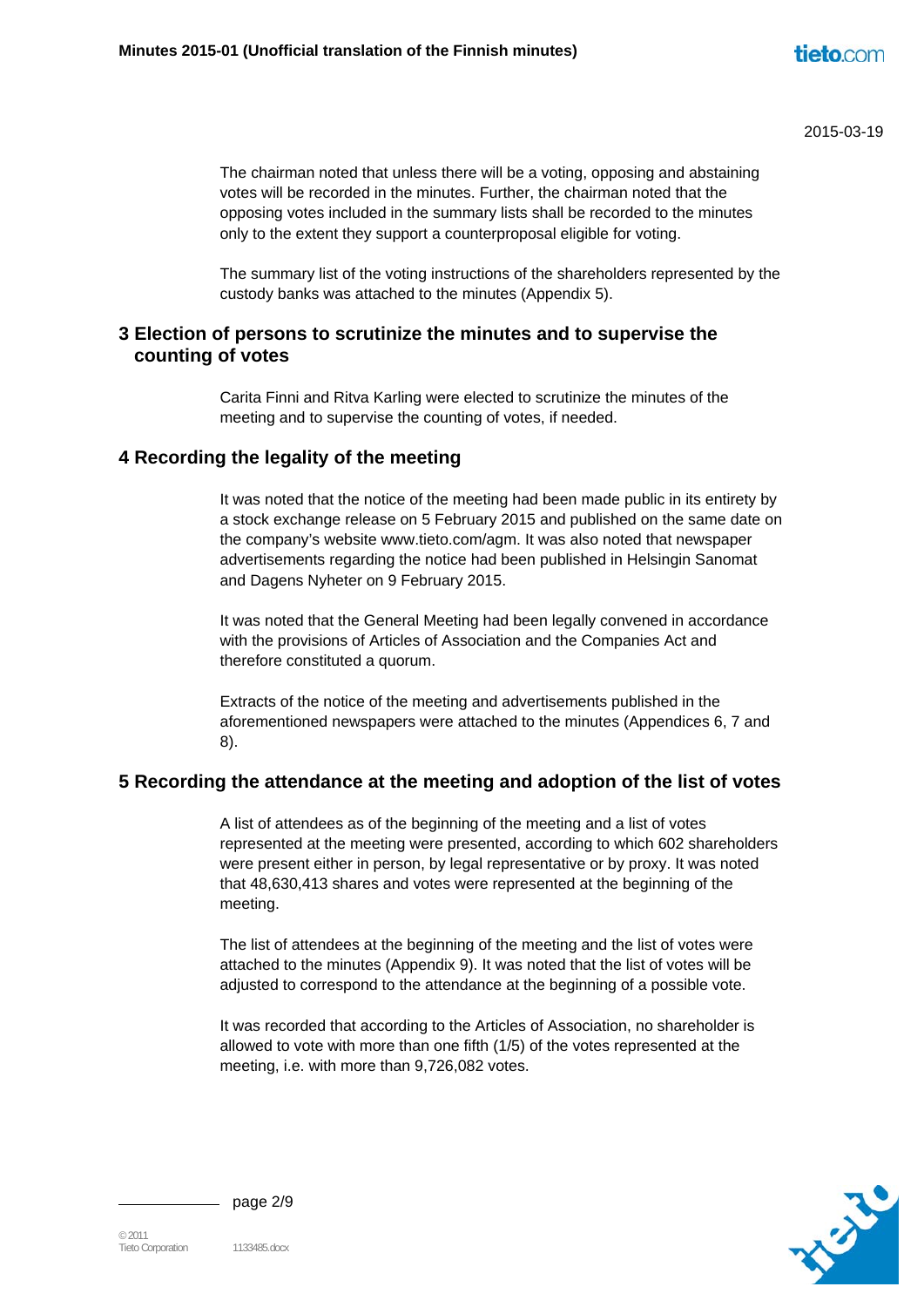# **6 Presentation of the annual accounts, the report of the Board of Directors and the auditor's report for the year 2014**

The President and CEO Kimmo Alkio presented a review of the company's operations in 2014, including highlights in the financial statements and report of the Board of Directors, and issues relating to the company's services and the execution of the strategy. The President and CEO's review was attached to the minutes (Appendix 10).

The annual accounts for the financial year 2014, consisting of the income statement, balance sheet, cash flow statement, notes to the financial statements and the consolidated annual accounts as well as the report by the Board of Directors, were presented.

It was noted that the company's annual accounts had been available on the company's website since 19 February 2015, in addition to which they were available at the meeting venue. The documents were attached to the minutes (Appendix 11).

The auditor's report was presented and attached to the minutes (Appendix 12).

#### **7 Adoption of the annual accounts**

The General Meeting **resolved** to adopt the annual accounts for the financial year 2014.

Under this agenda item 65,300 abstaining votes of nominee registered shareholders were recorded.

# **8 Resolution on the use of the profit shown on the balance sheet and the payment of dividend**

It was noted that the distributable funds according to the parent company's balance sheet as at 31 December 2014 were approximately EUR 675 million.

It was noted that the Board of Directors had proposed to the General Meeting that a dividend of EUR 1.30 per share be paid. The proposal consisted ordinary dividend of EUR 1.00 and additional dividend of EUR 0.30. The proposal corresponds approximately in total to EUR 95.2 million. According to the proposal, the dividend shall be paid to shareholders who on the record date of the dividend payment 23 March 2015 are recorded in the shareholders' register held by Euroclear Finland Oy or in the register held by Euroclear Sweden AB. According to the proposal, the dividend shall be paid out as from 9 April 2015. It was noted that dividend shall not be paid for own shares in the company's and its subsidiaries' possession, in total 461,316 shares on the date of the General Meeting. The proposal of the Board of Directors was attached to the minutes (Appendix 3).

The General Meeting **resolved**, in accordance with the proposal by the Board of Directors, that a dividend of EUR 1.30 per share be paid. The dividend shall be



page 3/9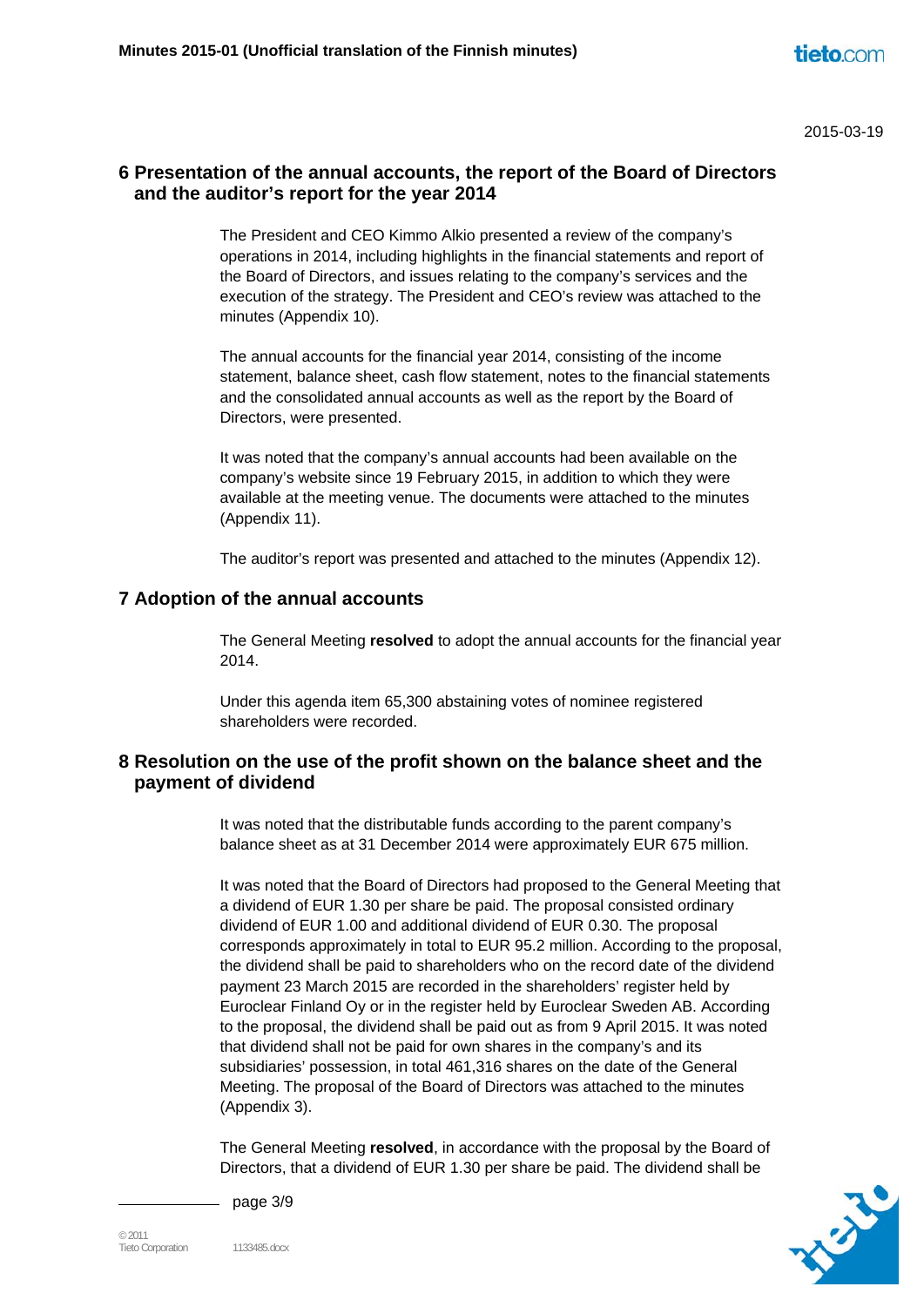paid to shareholders who on the record date of the dividend payment 23 March 2015 are recorded in the shareholders' register held by Euroclear Finland Oy or register held by Euroclear Sweden AB. The dividend shall be paid out as from 9 April 2015.

Under this agenda item 21,936 opposing votes and 17,723 abstaining votes of nominee registered shareholders were recorded.

# **9 Resolution on the discharge of the members of the Board of Directors and the President and CEO from liability**

It was noted that the discharging from liability concerned the following persons:

- The members of the Board of Directors as elected by the General Meeting: Kurt Jofs, Eva Lindqvist, Sari Pajari, Risto Perttunen, Markku Pohjola, Endre Rangnes (as from 20 March 2014), Teuvo Salminen, Ilkka Sihvo (until 20 March 2014) and Jonas Synnergren.
- The members of the Board of Directors as elected by the personnel: Esa Koskinen (as from 1 January 2014) and Anders Palklint (as from 20 March 2014) and their personal deputies Ilpo Waljus (as from 1 January 2014) and Marita Ekblom (as from 20 March 2014) and Ingela Öhlund (until 20 March 2014), and
- President and CEO Kimmo Alkio.

The General Meeting **resolved** to discharge the members and deputy members of the Board of Directors and the President and CEO from liability.

Under this agenda item 68,000 opposing votes and 135,300 abstaining votes of nominee registered shareholders were recorded.

# **10 Resolution on the remuneration of the members of the Board of Directors**

Member of the Shareholders' Nomination Board Kari Järvinen reported on how the work of the Nomination Board was conducted and proposals were prepared. The report was attached to the minutes (Appendix 13).

It was recorded that the Shareholders' Nomination Board had proposed to the General Meeting that the annual remuneration be paid in accordance with proposal attached to the minutes (Appendix 2) to the Board of Directors to be elected for the term of office starting at the end of this Annual General Meeting and expiring at the closing of Annual General Meeting 2016.

The General Meeting **resolved**, in accordance with the proposal of the Shareholders' Nomination Board, that the following annual remuneration be paid from the term of office starting at the end of this General Meeting and expiring at the closing of General Meeting 2016:



page 4/9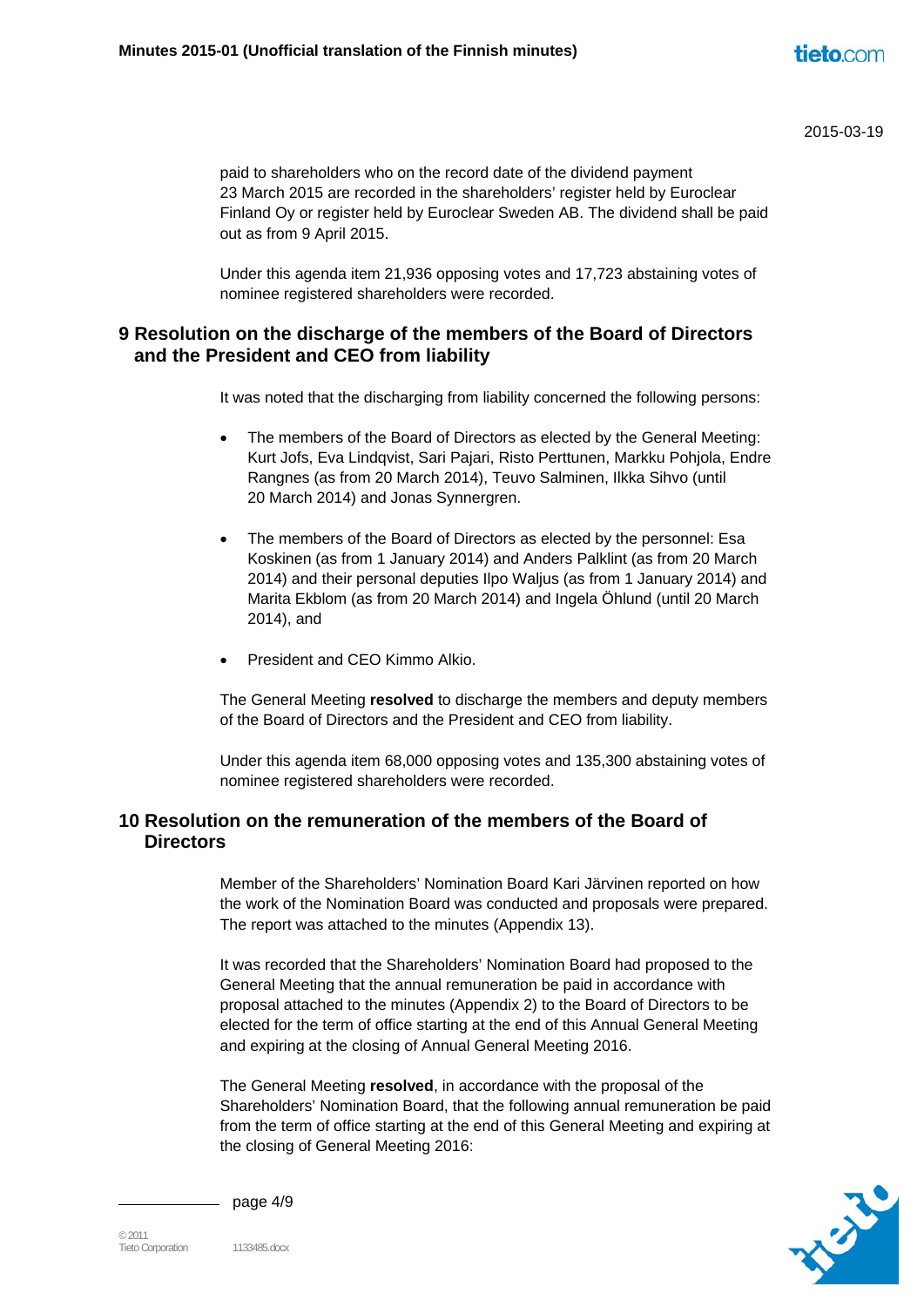- Chairman of the Board EUR 83,000,
- Deputy Chairman of the Board EUR 52,500,
- ordinary members of the Board of Directors EUR 34,500,
- the Chairman of Board Committee EUR 52,500 unless the same individual is also the Chairman or Deputy Chairman of the Board.

According to the proposal each member of the Board of Directors would also be paid a remuneration of EUR 800 for each Board meeting and for its each permanent or temporary committee meeting.

It is the company's policy not to pay remuneration to Board members who are also employees of Tieto Group.

Shareholder Pekka Jaakkola proposed that the remuneration would be kept unchanged, but did not demand voting.

The General Meeting **resolved**, in accordance with the proposal of the Shareholders' Nomination Board that 40% of the fixed annual remuneration shall be paid in Tieto Corporation's shares purchased from the market directly on behalf of the members of the Board. The shares will be purchased within two weeks from the release of the company's interim report 1 January - 31 March 2015 shares.

Under this agenda item 284,189 abstaining votes of nominee registered shareholders were recorded.

## **11 Resolution on the number of members of the Board of Directors**

It was noted that, in accordance with the Articles of Association, the Board of Directors shall have at least six (6) and at most twelve (12) members.

It was noted that the Shareholders' Nomination Board had proposed to the General Meeting that the number of members of the Board of Directors shall be eight (8).

The proposal of the Shareholders' Nomination Board was attached to the minutes (Appendix 2).

The General Meeting **resolved**, in accordance with the proposal of the Shareholders' Nomination Board, to confirm that the number of the Board of Directors shall be eight (8).

It was noted that Tieto Group has made an agreement on personnel representation in the administration of the Group in accordance with the Act on Personnel Representation in the Administration of Undertakings, and that as stipulated in this agreement, the personnel shall elect two ordinary members and their personal deputies to the Board of Directors in addition to the members elected by the General Meeting.



page 5/9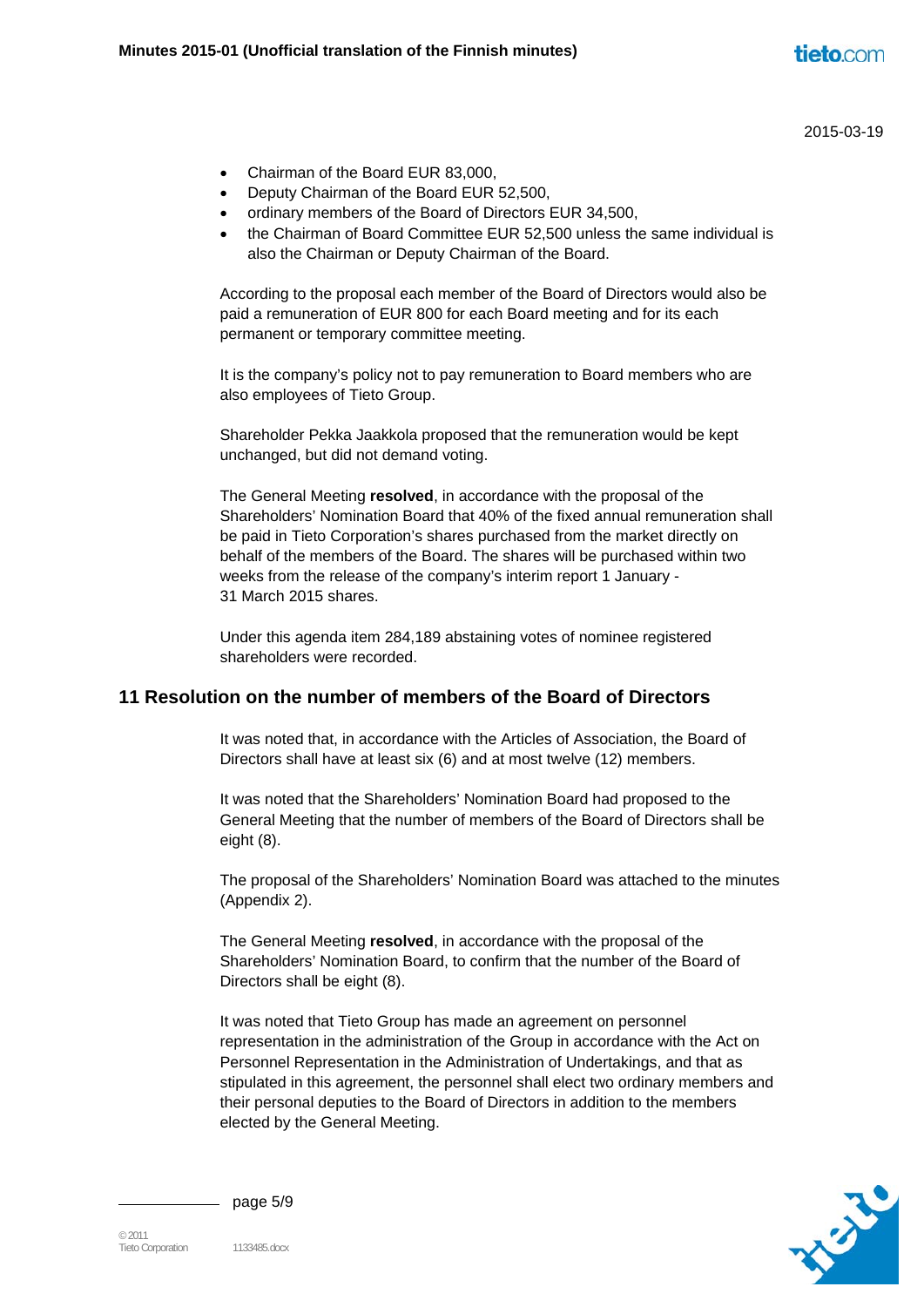Under this agenda item 17,723 abstaining votes of nominee registered shareholders were recorded.

#### **12 Election of members of the Board of Directors**

It was noted that according to the Articles of Association the members of the Board of Directors are elected for one year at a time, and that the term of a member begins from the closing of the General Meeting at which he or she has been elected and expires at the closing of the first Annual General Meeting following the election.

It was noted that the Shareholders' Nomination Board had proposed to the Annual General Meeting that the Board of Directors be elected in accordance with the proposal attached to the minutes (Appendix 2) for a term of office commencing at the closing of this General Meeting and expiring at the closing of the Annual General Meeting 2016.

The General Meeting **resolved**, in accordance with the proposal of the Shareholders' Nomination Board, that the following individuals be re-elected as members of the Board of Directors for a term of office commencing at the closing of this General Meeting and expiring at the closing of the Annual General Meeting 2016: Kurt Jofs, Eva Lindqvist, Sari Pajari, Markku Pohjola, Endre Rangnes, Teuvo Salminen and Jonas Synnergren and Lars Wollung as a new member.

The General Meeting **resolved** in accordance with the proposal of the Shareholders' Nomination Board to re-elect Markku Pohjola as the chairman of the Board of Directors.

It was **noted and recorded** that Anders Palklint (deputy Robert Spinelli) and Esa Koskinen (deputy Ilpo Waljus) are the members elected by the personnel.

Under this agenda item 17,723 abstaining votes of nominee registered shareholders were recorded.

## **13 Resolution on the remuneration of the auditor**

It was noted that the Audit and Risk Committee of the Board of Directors had proposed to the Annual General Meeting that the auditor to be elected be reimbursed according to the auditor's invoice and in compliance with the purchase principles approved by the committee. The proposal of the Audit and Risk Committee of the Board of Directors was attached to the minutes (Appendix 4).

The General Meeting **resolved** that the remuneration of the auditor to be elected be reimbursed according to the invoice approved by the company.

Under this agenda item 4,580,367 opposing votes and 17,723 abstaining votes of nominee registered shareholders were recorded.



page 6/9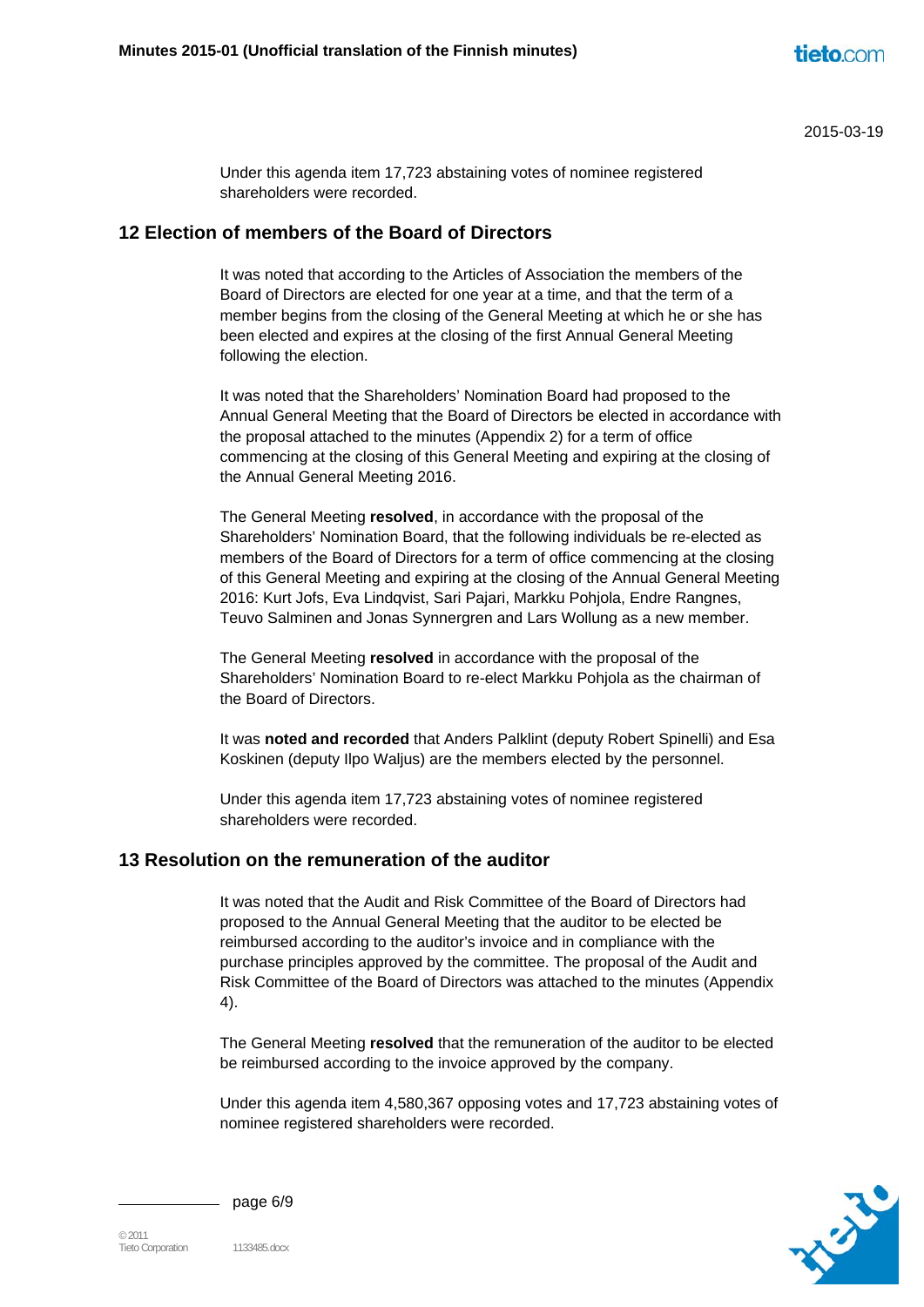# **14 Election of the auditor**

According to the Articles of Association the company has one auditor which shall be a firm of authorized public accountants approved by the Central Chamber of Commerce. The term of the auditor expires at the closing of the first Annual General Meeting following the election. During the previous financial year PricewaterhouseCoopers Oy has acted as the auditor of the company and CPA Tomi Hyryläinen has acted as the responsible auditor.

It was noted that the Audit and Risk Committee of the Board of Directors had proposed to the General Meeting that PricewaterhouseCoopers Oy be re-elected as the auditor of the company for a term of office expiring at the end of the next Annual General Meeting. The proposal of the Audit and Risk Committee was attached to the minutes (Appendix 4). PricewaterhouseCoopers Oy has notified that CPA Tomi Hyryläinen would act as the responsible auditor.

The General Meeting **resolved**, in accordance with the proposal of the Audit and Risk Committee, that PricewaterhouseCoopers Oy be re-elected as the auditor of the company for a term of office expiring at the end of the Annual General Meeting 2016.

Under this agenda item 17,723 abstaining votes of nominee registered shareholders were recorded.

# **15 Authorizing the Board of Directors to decide on the repurchase of the company's own shares**

It was noted that the Board of Directors had proposed to the Annual General Meeting that the Board of Directors be authorized to decide on the repurchase of the company's own shares as follows:

- The amount of own shares to be repurchased shall not exceed 7,200,000 shares, which corresponds to approximately 10% of all of the shares in the company. Only the unrestricted equity of the company can be used to repurchase of own shares.
- The company's own shares can be repurchased at a price formed in public trading on the date of the repurchase or at a price that has otherwise been formed on the market.
- The Board of Directors decides how the share repurchase will be carried out. Own shares can be repurchased, inter alia, by using derivatives. The company's own shares can be repurchased otherwise than in proportion to the shareholdings of the shareholders (directed repurchase).
- The authorization cancels previous unused authorizations by the General Meeting to decide on the repurchase of the company's own shares.
- The authorization is effective until the next Annual General Meeting, however, no later than until 30 April 2016.

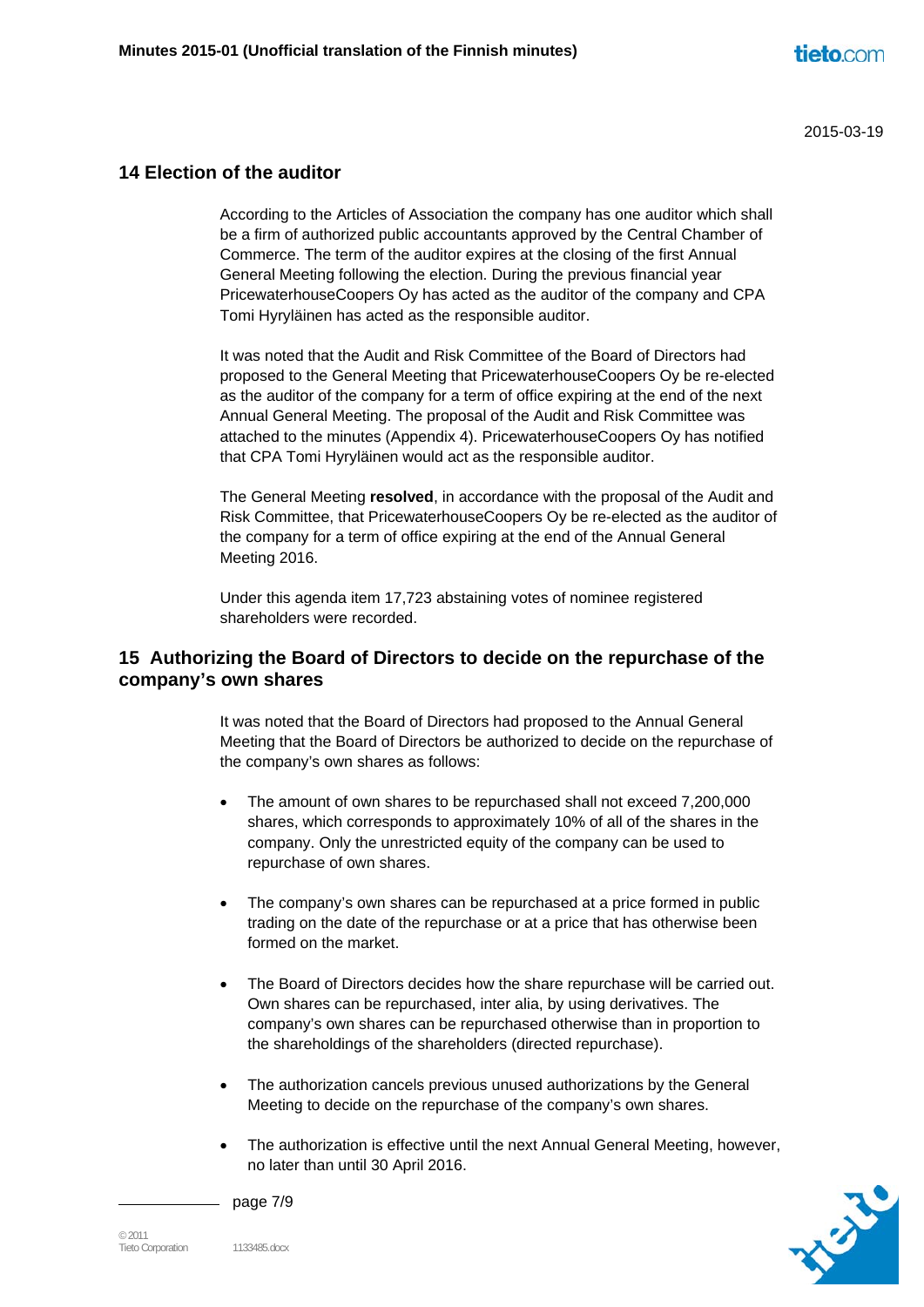The proposal of the Board of Directors was attached to the minutes (Appendix 3).

The General Meeting **resolved** to authorize the Board of Directors to decide on the repurchase of the company's own shares in accordance with the proposal of the Board of Directors.

Under this agenda item 15,000 opposing votes and 94,619 abstaining votes of nominee registered shareholders were recorded.

#### **16 Authorizing the Board of Directors to decide on the issuance of shares as well as options and other special rights entitling to shares**

It was noted that the Board of Directors had proposed to the Annual General Meeting that the Board of Directors was authorized to decide on the issuance of shares as well as on the issuance of option rights and other special rights entitling to shares referred to in chapter 10 section 1 of the Companies Act in one or more tranches.

- The amount of shares to be issued based on the authorization (including shares to be issued based on the special rights) shall not exceed 7,200,000 shares, which currently corresponds to approximately 10% of all the shares in the company.
- However, out of the above maximum amount of shares to be issued no more than 700, 000 shares, currently corresponding to less than 1% of all of the shares in the company, may be issued as part of the company's share-based incentive programs.
- The Board of Directors decides on the terms and conditions of the issuance of shares and of special rights entitling to shares. The authorization concerns both the issuance of new shares as well as the transfer of treasury shares. The issuance of shares and of special rights entitling to shares may be carried out in deviation from the shareholders' pre-emptive right (directed issue).
- The authorization cancels previous unused authorizations to decide on the issuance of shares and on the issuance of options and other special rights entitling to shares.
- The authorization is effective until the next Annual General Meeting, however, no later than until 30 April 2016.

The proposal of the Board of Directors was attached to the minutes (Appendix 3).

The General Meeting **resolved** to authorize the Board of Directors to decide on the issuance of shares as well as on the issuance of option rights and other special rights entitling to shares referred to in chapter 10 section 1 of the Companies Act in accordance with the proposal of the Board of Directors.